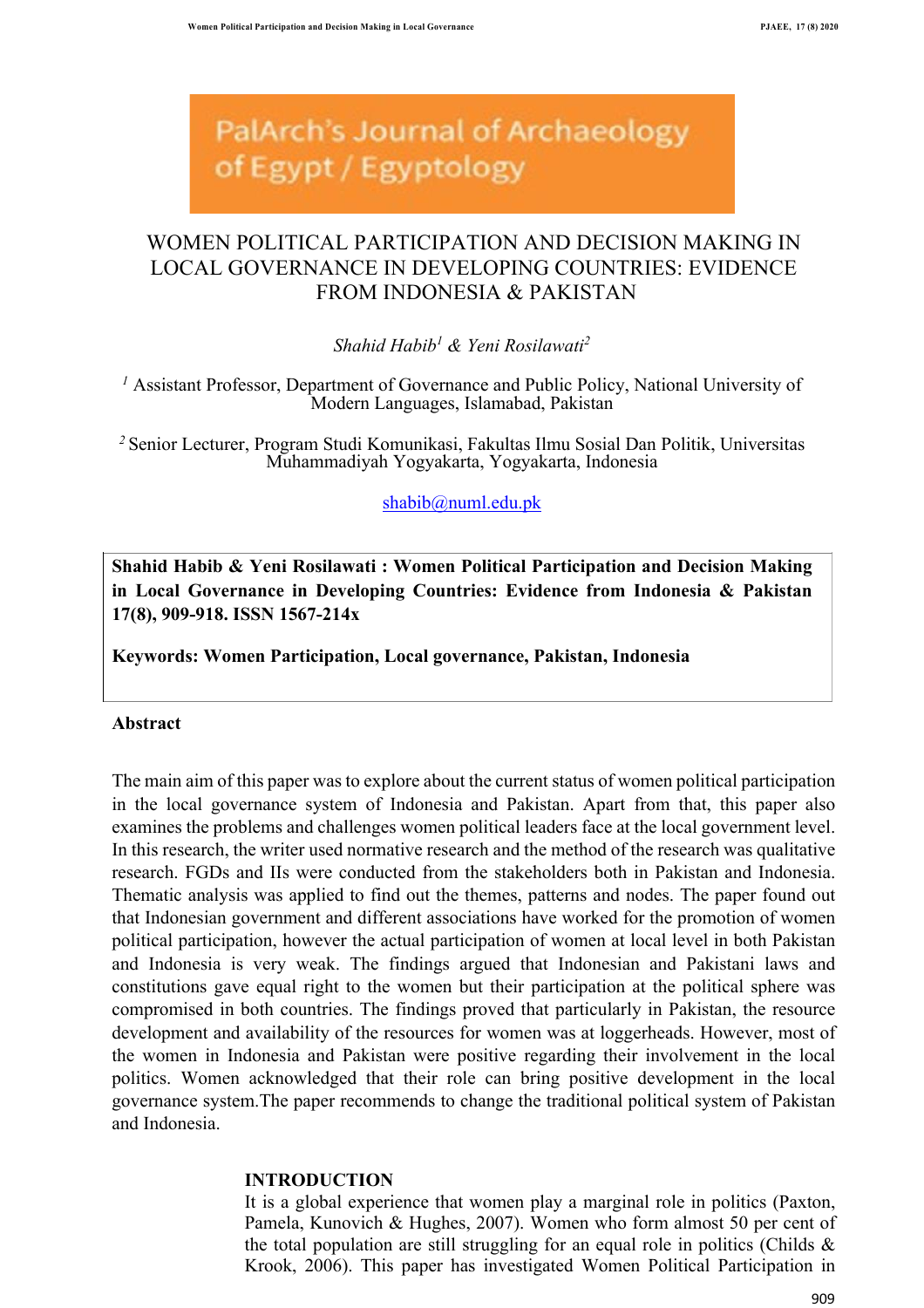Local Governance in Developing Countries. The paper examines women's political participation and decision making by taking evidence from Pakistan and Indonesia respectively. Besides, what the chances of women's political participation and was likewise decide the dimension of chances women's' political interest and decision making under the lights of the Indonesian and Pakistani political scene, and this examination was likewise to figure out how to enable women's to partake in governmental issues and decision-making process went for discovering arrangements towards political irregularity in Pakistan and Indonesia.

In Asian nations, for example, Pakistan and Indonesia, women's have come up with enough space equally in the process of political commitment and decisionmaking (Rosilawati, Rafique, Nikku & Habib, 2018). Even though the entire Indonesian and Pakistani laws and constitutions and valued arrangement that perceive the privilege of women's to similarly take an interest in politics, Indonesian and Pakistani women are the most detrimental and minor clusters oriented in political field. This is the scholarly riddle of the paper and in this way necessities answers.

To comprehend the political status of women's, we should audit the societal position of women's in the domain of culture, religion and politics. The full and equivalent political interest of women's is an essential for popularity-based administration. Be that as it may, all inclusive, young women's and women's keep on being minimized from the political circle because of prohibitive laws and institutional boundaries, oppressive social practices, and excessively low access to quality instruction, medicinal services, and assets. In this paper, we have explored the women's political and decision-making chances of Pakistani and Indonesian political scene. The main objective of the paper is to explore the challenges of the women's political participation in the Indonesian and Pakistani political landscape. Further, it evaluates the role of women's decision-making to evaluate in political decision-making in Yogyakarta, Indonesia and Punjab, Pakistan.

#### **LITERATURE REVIEW**

### **a) Gender sensitivity and women participation into local governance in Indonesia and Pakistan**

In the political history of Pakistan and Indonesia, women have been marginalized. In the recent ages, women's role and number is increased in politics, political parties and also in parliament Nikku & Rafique, 2019). The newest trends of women political participation, both in Pakistan and Indonesia, has shown an encouraging improvement in women participation. As far as Indonesia's Development policy is concerned, the role of women has been recognized and incorporated in development (Robinson, 2004).

Peran-ganda (women double role), kodrat & martabat (natural talent & proclivities) and mitra-sejajar (equal gender corporation) are the main development features of Indonesia that claim that men and women in Indonesia are given equal opportunities. However it has been established that even though many changes in the development policies were done, women's role was mostly confined to their biological and traditional roles and mothers and wives. As far as the local government is concerned, Indonesia, through one of it laws no.22/1999 on the local Governments that aimed at devolution of power to the local level and also give women an equal opportunity for political participation (Jandevi, 2019)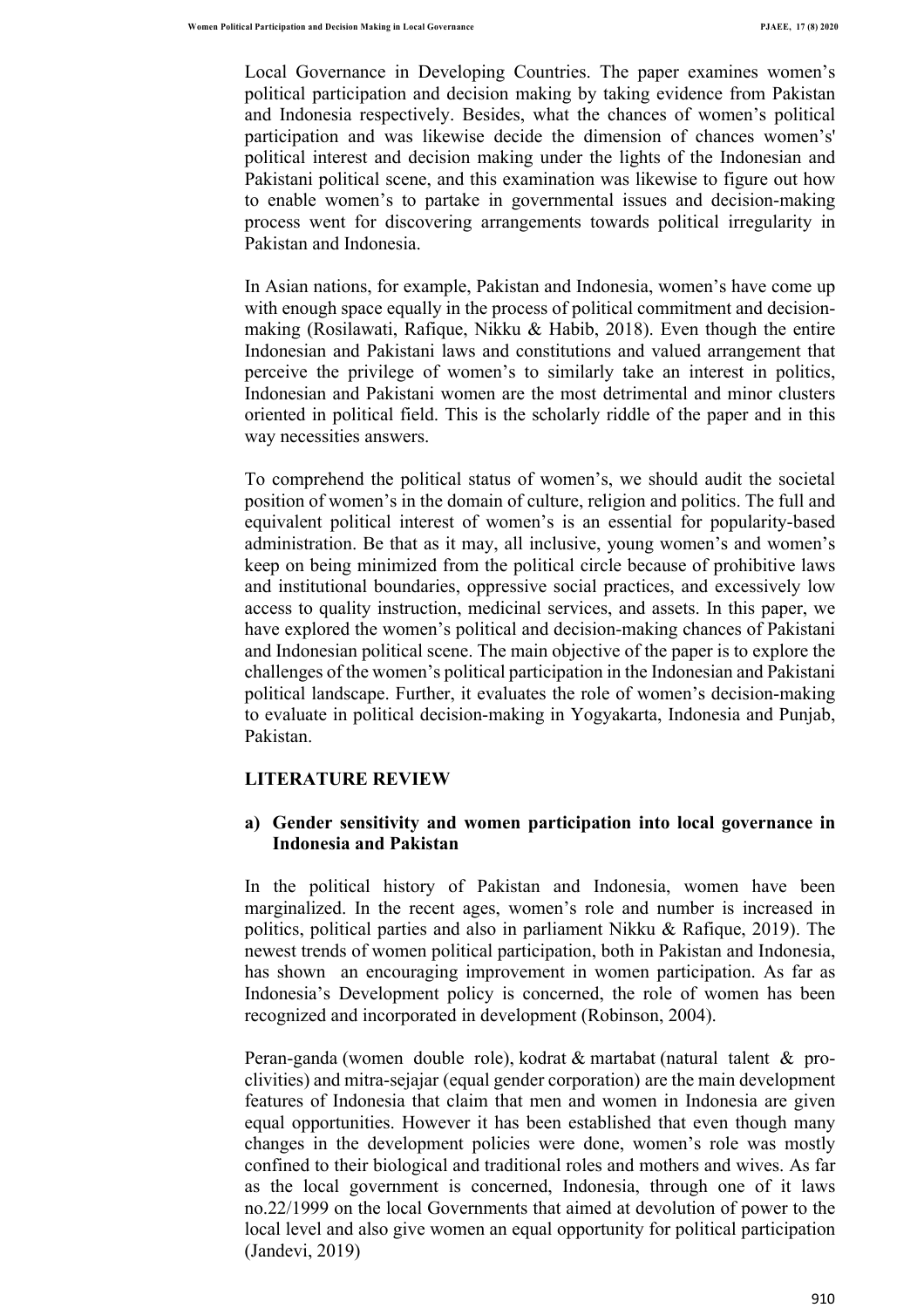It has been pointed by many feminist politicians, politics at local level will increase women political participation as they have better opportunities and power to conduct the transformations at the local levels. This was assumed that since there is a strong relevance of local governance's functions with the role of women, they will be engaged in the politics at better way. However, the role of devolution to empower women in Indonesia was found to be predisposed by political situation and interaction among various stakeholders. However, it is hoped that by allowing people to involve more in governance, decentralization will increase the trust of local communities toward government. Women of participation in legislative matters always have an exceptional job in politics since the inception Pakistan in 1947 (Rosilawati, Rafique, Soomro & Habib, 2020). The Constitution of Pakistan gives the rights of women in every aspect. Article 25 guarantees clear compliance to women under the eyes of the law and the equivalency in law in comparison with men. In addition, the section on political principles is - Articles 32 and 34 guarantee the full support of women in all spheres of national life.

Nevertheless, in all reality, undervaluing women policy and various types of separation of sexual orientation continues to be the norm. Pakistan has met with widespread malignancy in the political circle against women. Despite the strong representation in the national organization, the fundamentalist perspective on the implementation of the law of the nation takes the women of their fundamental right to receive correspondence from the Constitution of Pakistan. Pakistan with a view to promoting women's rights and safety is the use of commitments and agreements in the world, guarantee upgrade to identify different than installed in social legislation mindfulness and change decisionmaking and decision-making's rights. Implementation of the law of the nation takes the women of their fundamental right to receive correspondence from the Constitution of Pakistan. The primary endpoint of Pakistan with a view to promoting women's rights and safety is the use of commitments and agreements in the world to guarantee established other than identifying women and the rights of decision-making in the social legislation installed Update awareness and change. Implementation of the law of the nation takes the women of their fundamental right to receive correspondence from the Constitution of Pakistan. to the primary endpoint of Pakistan with a view to promoting women's rights and safety is the use of commitments and agreements in the world, guarantee upgrade to identify different than installed in social legislation mindfulness and change women and decision-making's rights. Basically, the development of women participating in the political circle, despite the severe deterrent, for example, the social opposition, society man of controlled segregation, religious radicalism and religious confusion and structures unequal social power, is a positive development (Faridi, Chaudhry & Anwar, 2009).

#### **b) Problems and Challenges**

Difference cultural, psychological, economic and religious factors were identified that affect the women political participation.

#### **c) Cultural Factors**

Norris and Inglehart (2000) perceived arrangement of social factors in developing nations, the conduct of women shape their jobs in the political women positions to play, including the customary frame of mind towards women character basic decision making, the division of work between men and women (women tend to at home and do the business of the house to stay, while the men how to gain politically and are part of the working areas of a country to work economically.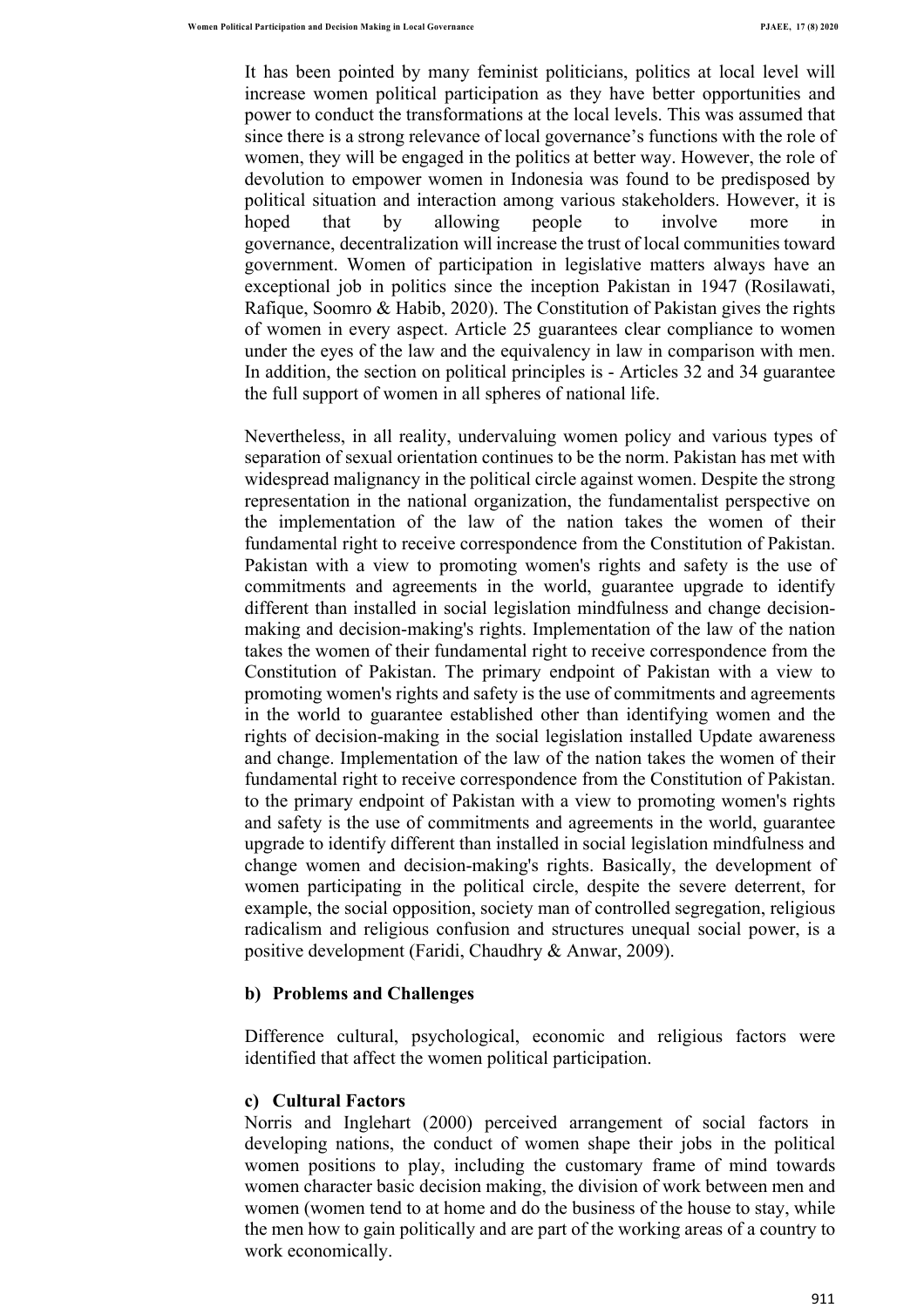# **d) Psychological Factors**

Once a person decides to do something that is not recommended, he / she is not suitable to take on the task to be ready. Pakistan is a country subject expected in the women's and strongly recommended on top positions. In addition, feelings of inferiority men usually work under the supervision of women. These factors all elements in decision-making do not give themselves to achieve and try to reach an even higher level in the political layers. Latif, Usman, Kataria & Abdullah (2020) aim to discover the perception of the people on the political participation of women. They noted that it is difficult to accept in a higher role or management women. One participant noted, that the women struggle more than men, but are less popular. narrow perception of the qualities of male and female capacity is a major obstacle to the progress and empowerment of women. A man, even if he is qualified and manifested the spirit of openness, does not allow a woman the same space. Growe and Montgomery (2000) argue that compared to men, women receives no encouragement to look at all political positions.

### **e) Economic Factors**

Losindilo, Mussa and Akarro (2010) reasoned that the marital status and instructive dimension of women, influence their investment in the political initiative. Along these lines, women are financially burdened block their odds of a political office to climb. Social factors additionally impact the participation of women in political initiative. Culturally, male centric and popular conclusion stifled women and keeps them in the political administration from interest. Anigwe (2014) proposed that the monetary help of one of the components is making the motivation for women legislators go out and to make a simply political participation can contribute paying little attention to gender. Tundi (2015) found that the absence of assets, numerous women are off guard to work desires for governmental issues. For women in the political procedure to take an interest adequately, requires a lot of assets. These incorporate account, time, framework and individuals and assets, funds are most hard to reach. Meena, Rusimbi and Israel (2018) argued that women who don't fall into the work power need to take an interest not financially free and, in this way, makes it particularly hard for women in legislative issues.

Along these lines, the contention somewhat might be valid, however we have women who are financially steady, they are proprietors of enormous endeavors and others need to keep them from entering the political authority Rusimbi and Israel (2018) generously compensated occupations, women, don't fall into any money related autonomy of work and hence makes it particularly hard for women in legislative issues to take an interest. In this manner, the contention somewhat might be valid, yet we have women who are financially steady, they are proprietors of enormous endeavors and others have generously compensated occupations they from the contribution of women' political administration Rusimbi and Israel (2018), women who don't fall into the work power not financially free and along these lines makes it especially hard to avert, to take an interest in legislative issues. In this manner, the contention somewhat might be valid, however we have women who are financially steady, yet we have women who are financially steady, they are proprietors of enormous ventures and others have generously compensated employments they from the contribution of women' political administration Rusimbi and Israel (2018), women who don't fall into intensity of work no money related freedom and along these lines makes it especially hard to avoid, to take part in legislative issues. In this manner, the contention somewhat might be valid, yet we have women who are financially steady, however we have women who are financially steady, they are proprietors of huge undertakings and others have generously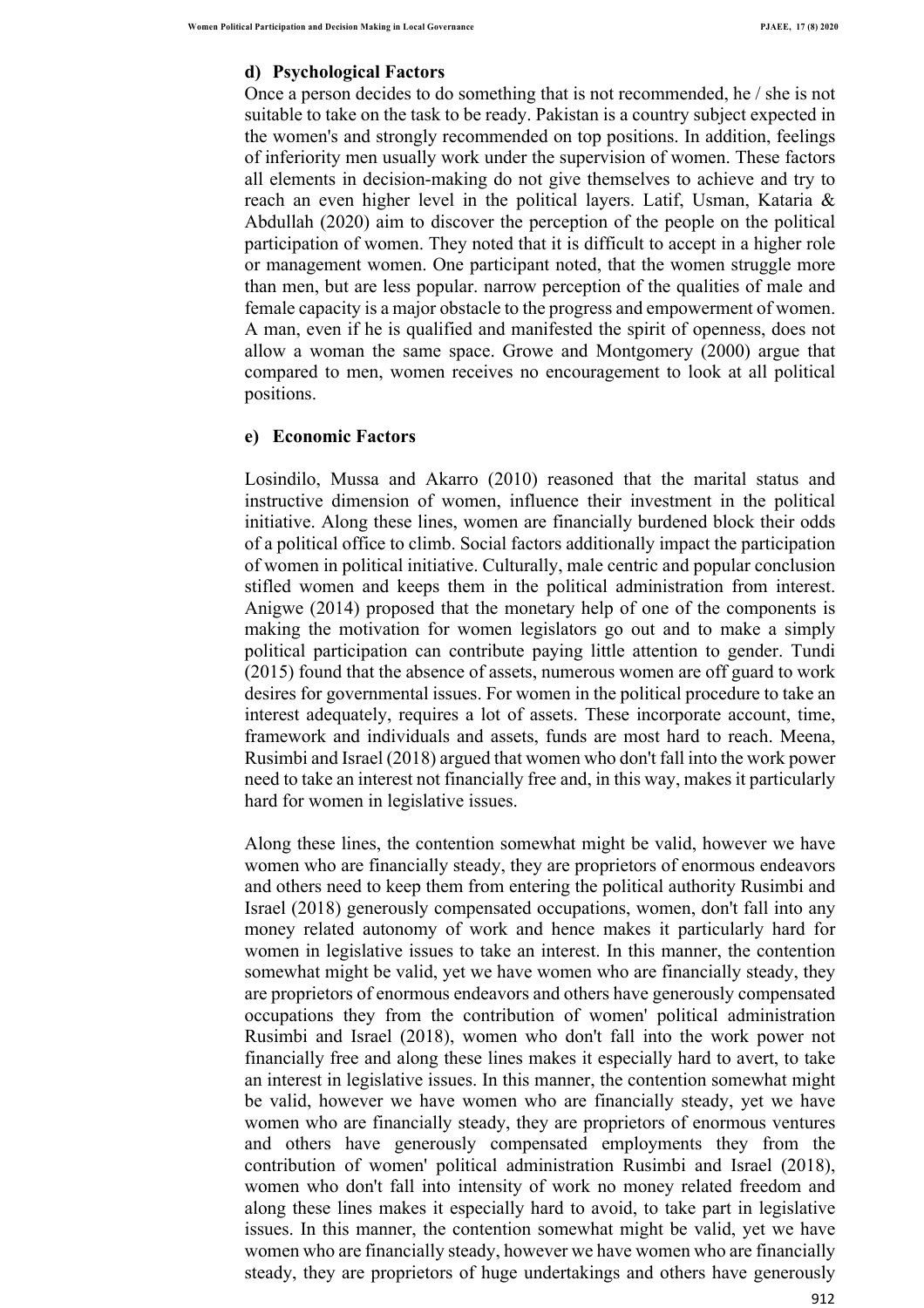compensated employments they from the contribution of women' political initiative Rusimbi and Israel (2018), women who don't fall into intensity of work no budgetary freedom and accordingly makes it especially hard to anticipate, to take an interest in governmental issues. Accordingly, the contention somewhat might be valid, however we have women who are financially steady.

### **f) Religious Factors**

Religion is a significant wellspring of social convictions in many nations. Contentions about the inadequacy of men to decision making are utilized in every single prevailing religion and religion for quite a while, decision making from the parts of political or social, religious prohibit on the planet. Rizzo et al (2007) highlights that the extraordinary religious institutions of the world are distinctive moderate or male centric in their perspectives on the job of decision making both in the progression of the Church and in the public arena. Whereas, Wanglia (2010) investigates the interface between the estimations of religion and the social's choice influence decision making to take an interest in legislative issues. He contended that the job or religion is considered in onerous conduct and affirmation legitimation as the foundation of social change. to perceive the requirement for religious laborers and to utilize the power they need to change demeanors and social conduct, as Step worried to enable men and decision making who value the commitment of decision making in legislative issues.

#### **METHODOLOGY**

This study has used qualitative research, with documentation data collection techniques. Apart from that, interviews and focus group discussions with the relevant stakeholders were also conducted. Documentation was carried out to obtain data related to actor networks in the local government as well as political party support in the local election, which is obtained from books, journals and news in the mass media. The focus group discussion was carried out by inviting academics who were concerned with related issues, students and NGO activists to obtain data and interpretations of the collected data. Qualitative descriptive analysis is carried out by interpreting the collected data, verifying and generalizing the data to conclude this research.The qualitative research is run concurrently starting from data collection, data analysis, and data interpretation. This is because the data of qualitative research is subjective, interpretative, descriptive, comprehensive, and the number is massive. The findings are presented mainly in quotation forms, or preliminary description of the data, including statistical data obtained from official resource.

The current study is focused on challenges of decision making and political participation of women in Yogyakarta, Indonesia and Punjab, Pakistan. The first objective of the study is to find the loftiness of the problems and challenges that women face in the local governance system in Pakistan and Indonesia in political participation. Moreover, the study also examines the problems of women in political participation and influence on the decisions in the local governance system in Pakistan and Indonesian challenges. To answer these questions, the qualitative approach is chosen to get detailed understanding of these problems. A qualitative approach is best suited to the critical issues related to socio-cultural factors, traditional or address phenomenological stances (Yin, 2013), Thus, the context and the complexity of this central research questions are the most important concerns a qualitative methodology for selection.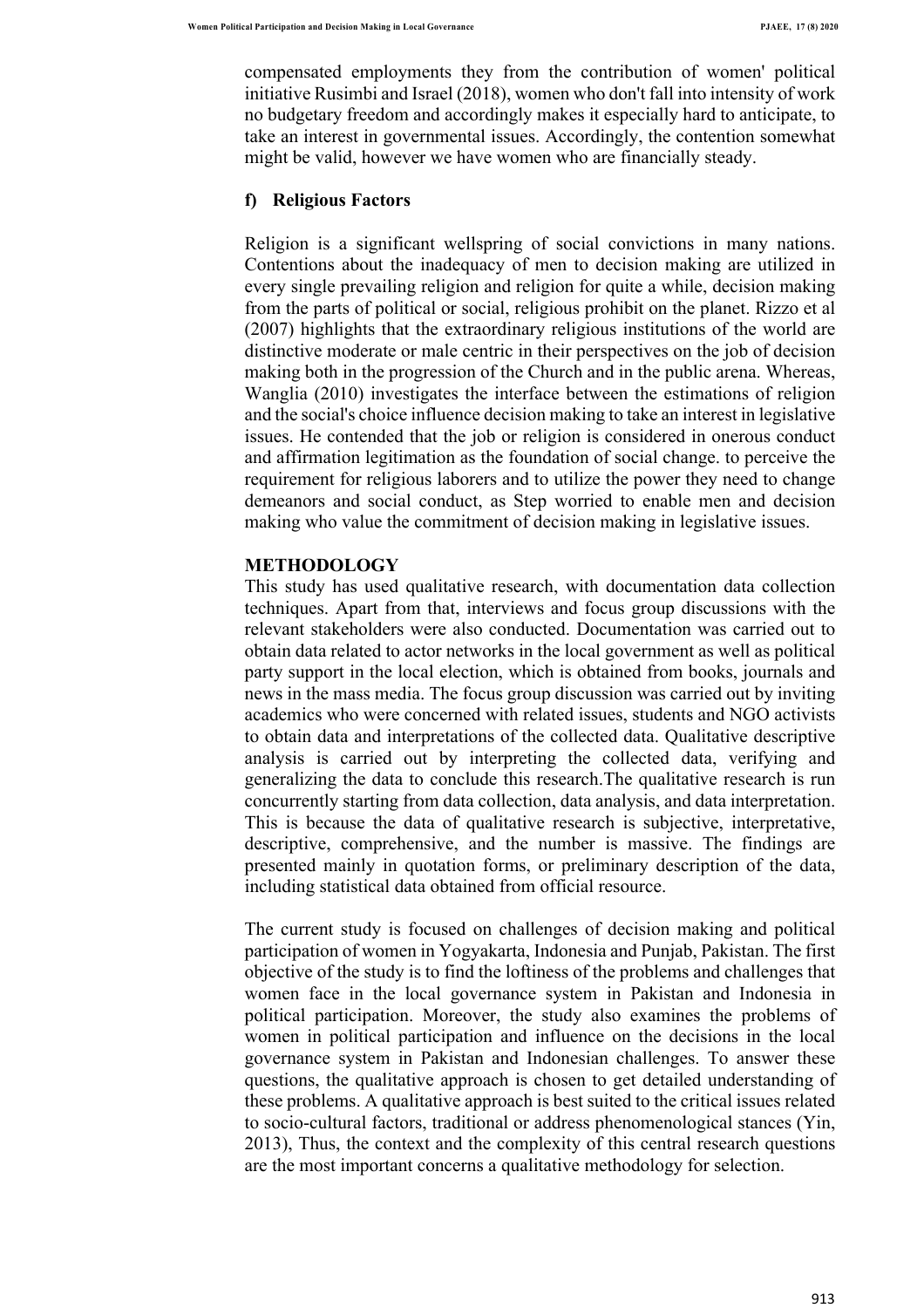# **RESULTS AND DISCUSSION**

The findings and discussions are presented below under different identified themes.

# **a) Availability of the resources for women in local level politics**

It was found out that particularly in Pakistan, the resource development and availability of the resources for women was at loggerheads. To do the politics for women at local level was full of challenges. On the other hand, it was found out that there were many organizations who were offering different programs and activities to develop and explore the potential for women who wants to participate in the politics. Apart from that state government also carried different women empowerment programs to enhance women political participation which was not seen in case of Pakistan. Different organization were found to be carrying different activities such as women leadership training, women political workshops, women organizations interlinking, information provision regarding women's law, training, education and advocacy in women's politics. None of these activities were seen in case of Pakistan. But in case of Indonesia, one of the stakeholders in the politics pointed out that they have carried out many communication to implement women legislation candidates at all the level including the local government level. But stakeholders in Pakistan and Indonesia both agreed that there should be a balance between the genders at every level of politics.

# **b) Women local leaders**

At local level, the women leadership in Pakistan was found to be very weak. Most of the women leaders were found to be from traditional political families. However, in case of Yogyakarta, Indonesia, many independent organizations and state government were found to be very active in constructing the role of female figures. But situation in both Pakistan and Indonesia were found to be very disturbing as there were found to be very few women were representing the communities at local level. Their representation was found to be less than 10%. On the part of that, women associations were found to be not functioning at local level specifically in villages. Most of the people in FGDs informed the researchers that women associations are dysfunctional.

# **c) Importance of women leadership in local governance**

On the top of that, it was essential to find out about the stakeholders' perception regarding participation of women in the local politics. It was found out that most of the women in Indonesia and Pakistan were positive regarding their involvement in the local politics. Women acknowledged that their role can bring positive development in the local governance system. In addition to all, women pointed out they can bring a lot of change in the local politics as they have an equal understanding of the local issues. However, it was found out that both in Indonesia and Pakistan, the case is totally different. There were few elected women participating in the local governments of both Indonesia and Pakistan. The respondents were of the view that though there is awareness about the importance of women leadership in local government, there is no satisfactory involvement of the women in the local governance system which is quite alarming for both Pakistan and Indonesia where half of the population is Female.

Thus, this can be opined that realm of the politics in local government is the male dominant both in Pakistan and Indonesia. There is a general sense that women are incapable of facing political challenges at local level that confront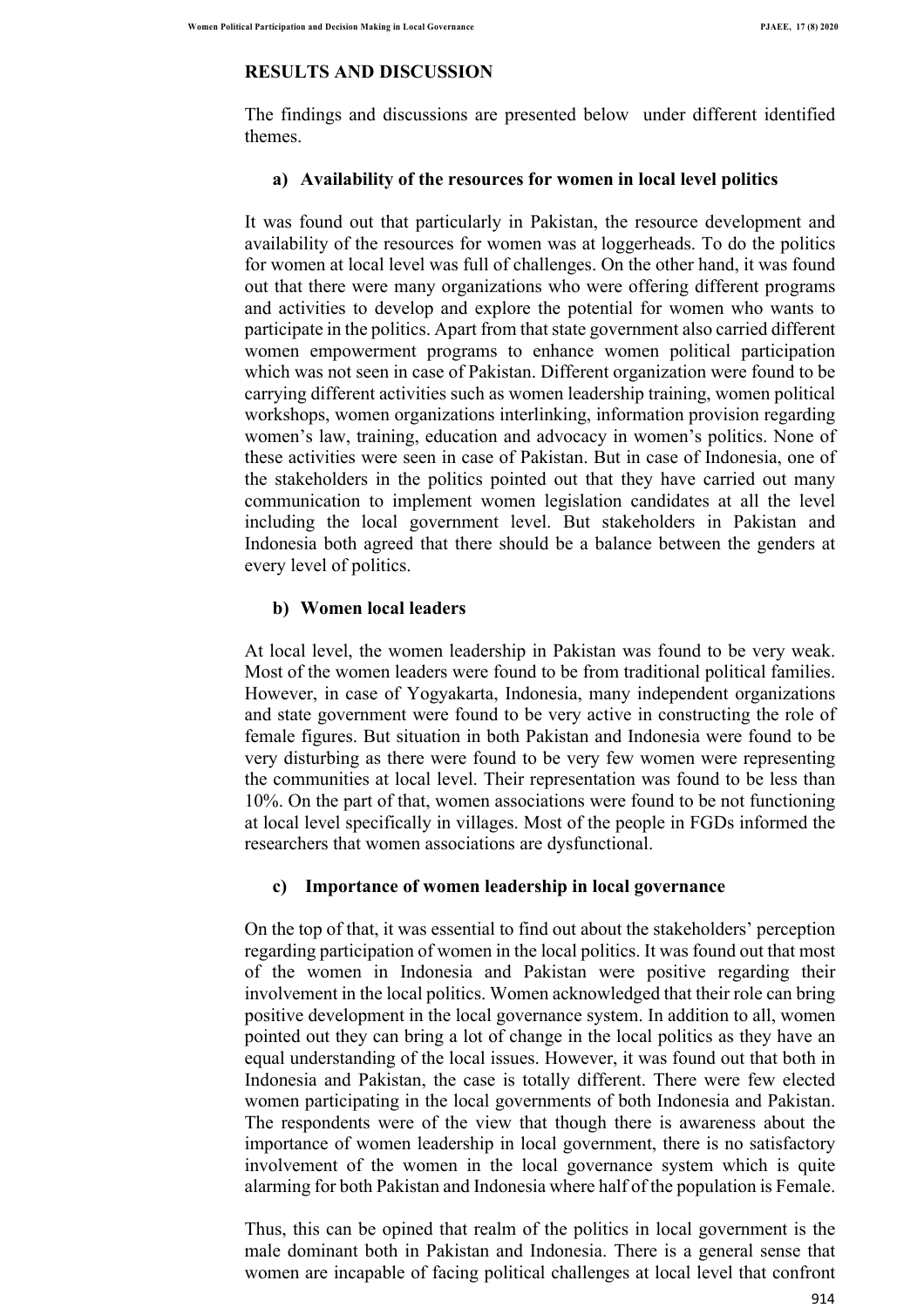the women participation. However, specifically in Indonesia, there is an encouraging backing from different associations and citizens for women political participation but in Pakistan, it is vice-versa. Apart from that, it was found that social institution like religious organizations, CSOs, peer pressure group and institution of family play a significant role in Women political participation both in Pakistan and Indonesia reason being specific cultural and religious backdrop. During the FGDs from the stakeholders that in Indonesia around 40 percent of the women in Yogyakarta, Indonesia had supported from the social institutions such as friends, family and CSOs but in case of Pakistan, only 15 percent of the women in Pakistan had supported from the social institutions such as friends, family and CSOs.

During the FGDs and in-depth interviews, both the respondents from the Indonesia and Pakistan opined that the women participation in local government is not supported by the religious faction that have very strong hold in the localities. This theme emerged from the FGDs and in-depth interviews conducted both in Pakistan and Indonesia. One of the respondent opined that they may get the support from the all stakeholders such as friends, CSOs, neighbors and families, however, cooperation from religious organizations is not ensured. Because, they consider the participation of women in the politics a taboo and purely a male dominant phenomenon. The next section presents the findings regarding the factors that contribute to the lower level of participation of women both in Indonesia and Pakistan.

# **d) Reasons of truncated level of women political participation in Indonesia and Pakistan**

Women's political participation is not only problem of Pakistan and Indonesia but also at world level. Women participation was found to be not much appreciated both in Indonesia and Pakistan as compared to the political participation of men. Even though, to some extent women are involved in the politics at local level, their support by the society is minimal and in many cases specifically in Pakistan, women were found to be ostracized by the groups, masses and the societies. On the other hand, participation of women is criticized. On the other hand, there are some countries, women participation is very prominent, and women are playing a key role in national and local politics in Sweden, Norway and Canada.

However, in case of Pakistan and Indonesia, the major reasons and factors that contributed to the low level of women participation were found to be economic, psychological, religious, biological and social factors. Social and biological factors seemed to be contributing more towards the low participation of women in politics at local level. Many women were found to had this perception that they are not fit biologically to participate in the politics. The whole system of politics in both Pakistan and Indonesia is very traditional and not updated which makes it very difficult for the women to participate in the politics. This finding was reflected in all in-depth interviews and FGDs.

#### **CONCLUSION**

It can be concluded that most of the developed countries have encouraged the participation of the women. However, the scenario in Indonesia and Pakistan were found to be otherwise. Though Indonesian government and different associations have worked for the promotion of women political participation. But the actual participation of women at local level in both Pakistan and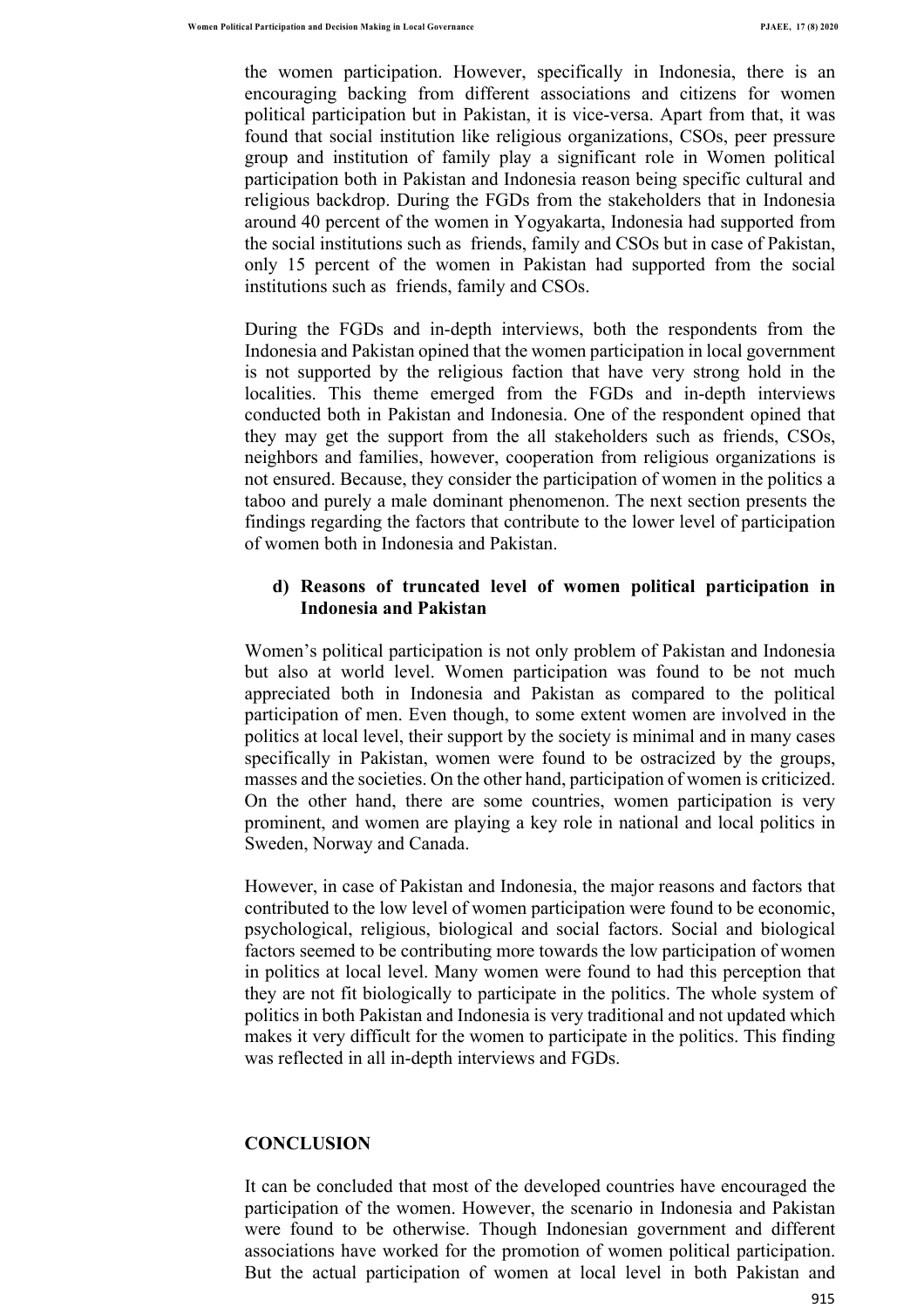Indonesia is very weak. It was found out that even though the entire Indonesian and Pakistani laws and constitutions gave equal right to the women, their participation at the political sphere was compromised. The findings proved that particularly in Pakistan, the resource development and availability of the resources for women was at loggerheads. To do the politics for women at local level was full of challenges. Different organization were found to be carrying different activities such as women leadership training, women political workshops, women organizations interlinking, information provision regarding women's law, training, education and advocacy in women's politics. None of these activities were seen in case of Pakistan. Nevertheless, stakeholders in Pakistan and Indonesia both agreed that there should be a balance between the genders at every level of politics.

As far as the local leadership of women is considered, the women leadership in Pakistan was found to be very weak. Most of the women leaders were found to be from traditional political families. However, in case of Yogyakarta, Indonesia, many independent organizations and state government were found to be very active in constructing the role of female figures. But situation in both Pakistan and Indonesia were found to be very disturbing as there were found to be very few women were representing the communities at local level. On the top of that, it was found out that most of the women in Indonesia and Pakistan were positive regarding their involvement in the local politics. Women acknowledged that their role can bring positive development in the local governance system. In addition to all, women pointed out they can bring a lot of change in the local politics as they have an equal understanding of the local issues. There is a general sense that women are incapable of facing political challenges at local level that confront the women participation. However, specifically in Indonesia, there is an encouraging backing from different associations and citizens for women political participation but in Pakistan, it is vice-versa. Further, it was argued that the women participation in local government is not supported by the religious faction that have very strong hold in the localities. It was concluded that cooperation from religious organizations is not ensured. Because, they consider the participation of women in the politics a taboo and purely a male dominant phenomenon.

Further, women participation was found to be not much appreciated both in Indonesia and Pakistan as compared to the political participation of men. Even though, to some extent women are involved in the politics at local level, their support by the society is minimal and, in many cases, specifically in Pakistan, women were found to be ostracized by the groups, masses and the societies. On the other hand, participation of women is criticized. The whole system of politics in both Pakistan and Indonesia is very traditional and not updated which makes it very difficult for the women to participate in the politics.

#### **REFERENCES**

Paxton, Pamela, Sheri Kunovich, and Melanie M. Hughes. "Gender in politics." *Annu. Rev. Sociol.* 33 (2007): 263-284.

Childs, S., & Krook, M. L. (2006). Gender and politics: The state of the art. *Politics*, *26*(1), 18-28.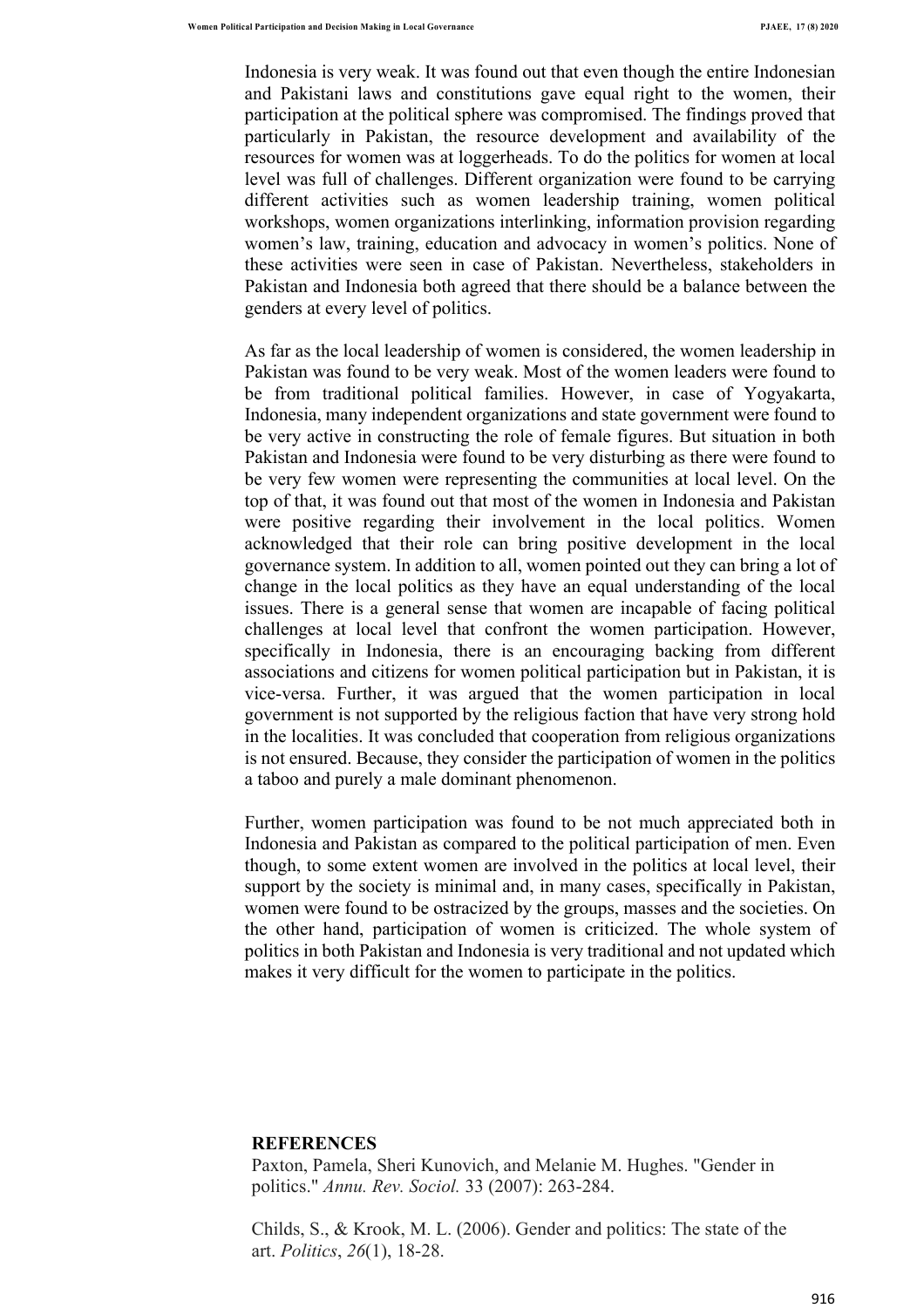Rosilawati, Y., Rafique, Z., Nikku, B. R., & Habib, S. (2018). Civil society organizations and participatory local governance in Pakistan: An exploratory study. *Asian Social Work and Policy Review*, *12*(3), 158-168.

Nikku, B. R., & Rafique, Z. (2019). Empowering people: Role for political social work in South Asia. *International Social Work*, *62*(2), 877-891.

Robinson, K. (2004). Islam, gender, and politics in Indonesia. *Islamic perspectives in the new millennium*, 183-196.

Rafique, Z., & Khoo, S. L. (2018). Role of community-based organizations (CBOs) in promoting citizen participation. *International Journal of Sociology and Social Policy*.

Rafique, Z., Khoo, S. L., & Idrees, M. W. (2016). Civic engagement among the youth: empirical evidence from Kashmir, Pakistan. *Humanomics*.

Habib, S., & Rafique, Z. THE ROLE OF CIVIL SOCIETY ORGANIZATIONS IN THE CONSOLIDATION OF DEMOCRATIC SYSTEM OF GOVERNANCE: THE CASE OF PAKISTAN.

Rosilawati, Y., Rafique, Z., Soomro, M. A., & Habib, S. (2020). Analysis Of Capacity Of Civil Society To Promote Community Participation And Good Governance: Evidence From Pakistan. *Journal of Talent Development and Excellence*, *12*(2s), 3635-3643.

Jandevi, U. (2019). Communication strategy to improve women's political participation in Indonesia. *International Journal of Communication and Society*, *1*(2), 68-81.

Faridi, M. Z., Chaudhry, I. S., & Anwar, M. (2009). The socio-economic and demographic determinants of women work participation in Pakistan: evidence from Bahawalpur District.

Inglehart, R., & Norris, P. (2000). The developmental theory of the gender gap: Women's and men's voting behavior in global perspective. *International Political Science Review*, *21*(4), 441-463.

Latif, A., Usman, D. A., Kataria, J. R., & Abdullah, M. (2020). Female political participation in South Asia: A case study of Pakistan. *South Asian Studies*, *30*(2).

Growe, R., & Montgomery, P. (2000). Women and the leadership paradigm: gender-gap.

El Awour, I., Abed, Y., & Ashour, M. (2012). Determinants and risk factors of neonatal mortality in the Gaza Strip, occupied Palestinian territory: a casecontrol study. *The Lancet*, *380*, S25-S26.

Losindilo, E., Mussa, A. S., & Akarro, R. R. J. (2010). Some factors that hinder women participation in social, political and economic activities in Tanzania. *Arts and Social Sciences Journal*, *4*(1), 1-10.

Anigwe, A. (2014). Perceptions of women in political leadership positions in Nigeria.

Tundi, T. E. (2015). Factors influencing women participation in political leadership-the case of kimilili constituency of bungoma county,